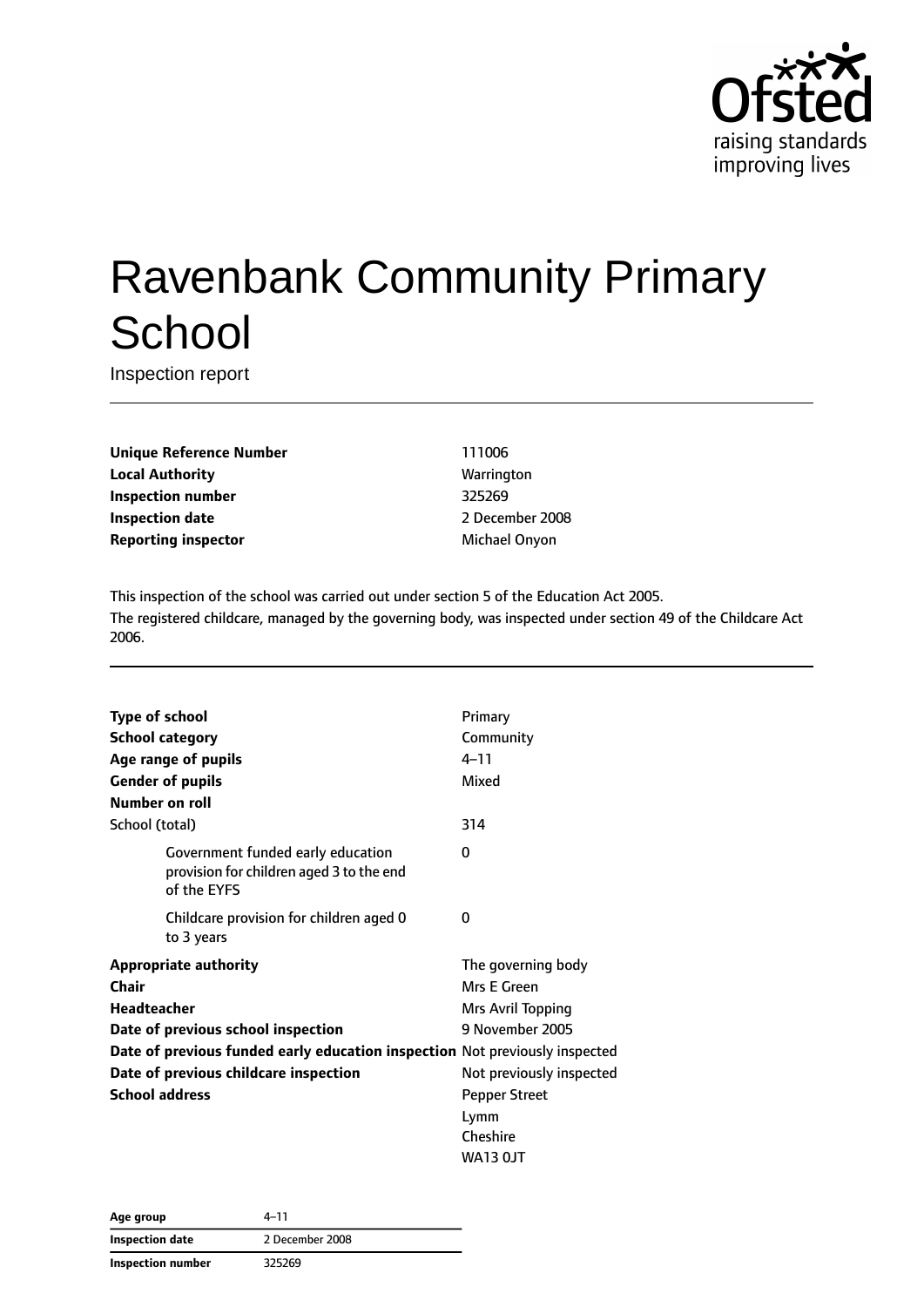**Telephone number** 01925 753926 **Fax number** 01925 757473

| Age group         | 4–11            |
|-------------------|-----------------|
| Inspection date   | 2 December 2008 |
| Inspection number | 325269          |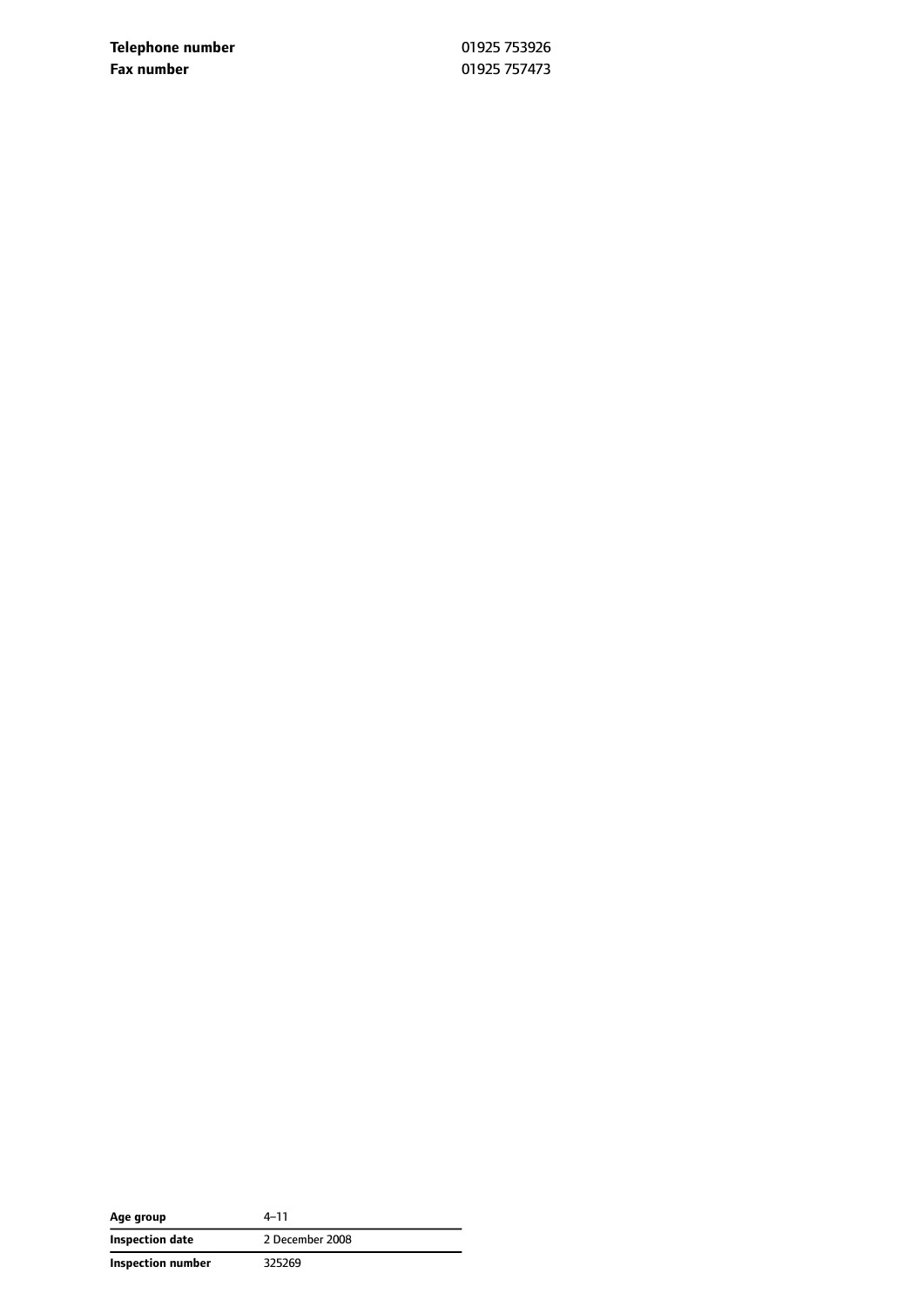.

#### Website: www.ofsted.gov.uk

This document may be reproduced in whole or in part for non-commercial educational purposes, provided that the information quoted is reproduced without adaptation and the source and date of publication are stated.

Further copies of this report are obtainable from the school. Under the Education Act 2005, the school must provide a copy of this report free of charge to certain categories of people. A charge not exceeding the full cost of reproduction may be made for any other copies supplied.

<sup>©</sup> Crown copyright 2008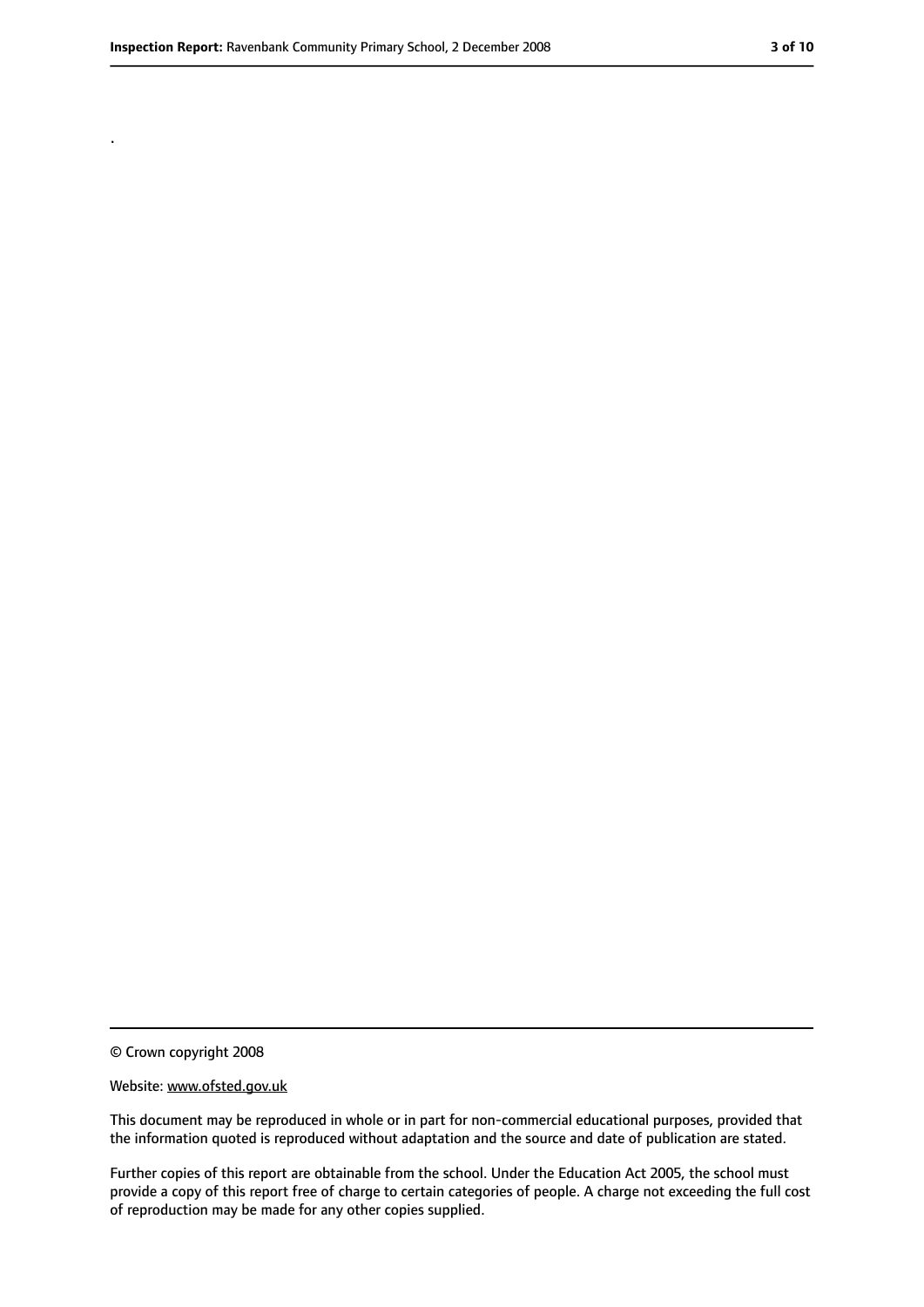## **Introduction**

The inspection was carried out by two Additional Inspectors.

The inspectors evaluated the overall effectiveness of the school and investigated the following issues: whether all pupils are achieving as well as they can; what opportunities pupils have to use their literacy, numeracy, and information and communication technology (ICT) skills in other subjects; curricular developments; the impact on learning of the quality of pupils' personal development; and how well assessment information is used. Other aspects of the school's work were not inspected in detail, but the inspector found no evidence to suggest that the school's own assessments, as given in its self-evaluation, were not justified, and these have been included where appropriate in this report.

### **Description of the school**

This is an oversubscribed school of above average size. It is situated just outside the town centre of Lymm. The percentage of pupils eligible for free school meals is well below average. Pupils are predominantly from White British backgrounds. The school has a below average number of pupils with learning difficulties and/or disabilities. The school has achieved a number of awards including Investors in People, the Healthy Schools, Activemark and Artsmark (Gold) awards. It provides Early Years Foundation Stage (EYFS) education for children in Reception classes.

### **Key for inspection grades**

| Outstanding  |
|--------------|
| Good         |
| Satisfactory |
| Inadequate   |
|              |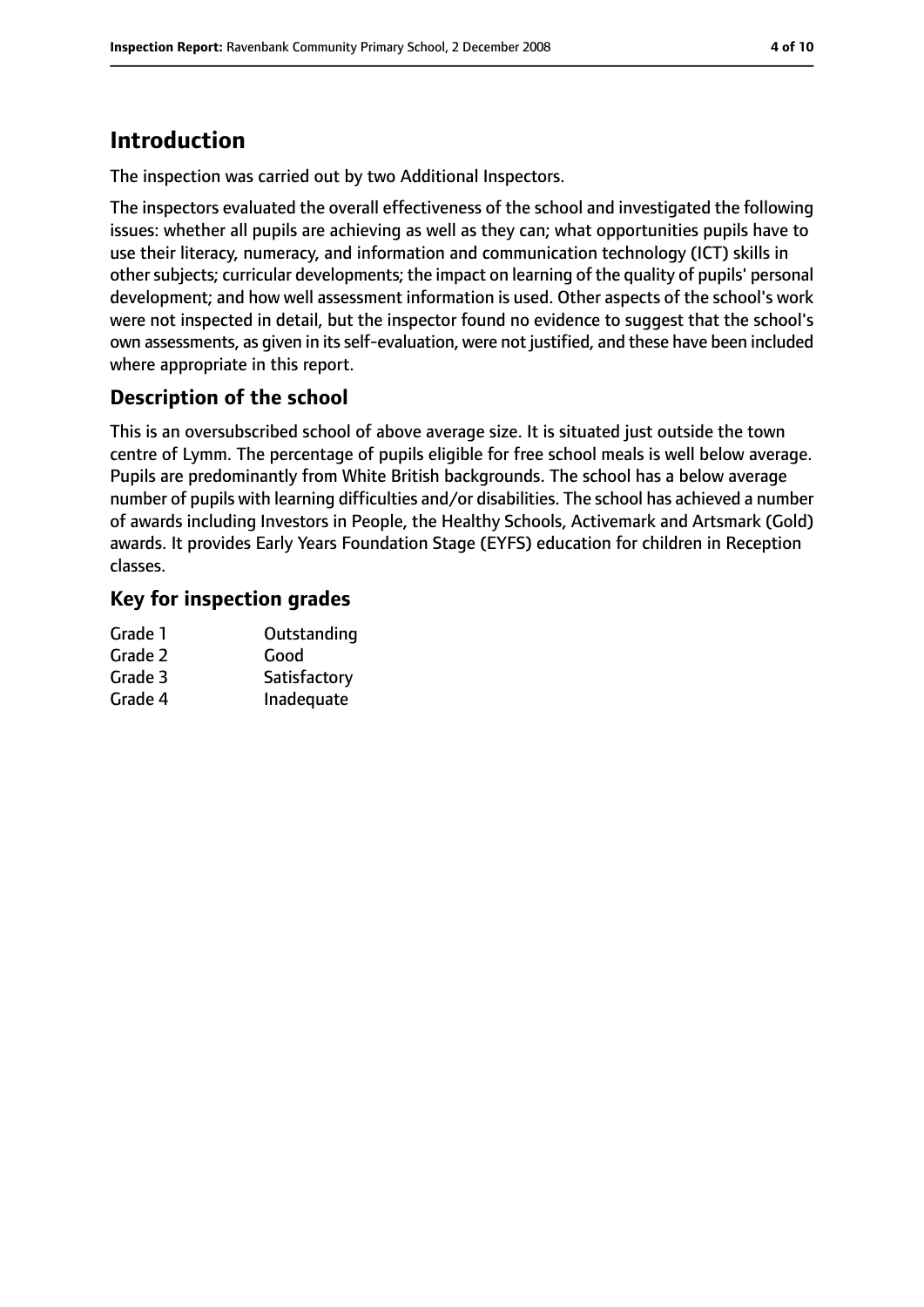### **Overall effectiveness of the school**

#### **Grade: 1**

This is an outstanding school where exemplary leadership and shared, high aspirations lead to excellent achievement. The school gives excellent value for money. The vast majority of parents are highly appreciative of the school's challenging, interesting and caring ethos. The views of many parents are summed up in saying: Ravenbank is a wonderful school. It offers an outstanding start to the children's future.' Parents praise all aspects of the school, including the leadership, the 'dedicated and motivated teachers' and the creative approach to the curriculum. Some parents and carers expressed a desire for the school to do more to seek their views, but the majority know that there are several opportunities to offer their suggestions.

The school was judged to be highly successful at the time of the last inspection. There have been excellent improvements since then, together with the maintenance of high academic standards. Pupils consistently reach well above average standards in Key Stage 1 and these high standards are sustained through Key Stage 2. In 2007 there was a slight dip in standards. The school recognised the reasons, put in place strategies to increase progress, and standards have risen as a result. The provisional results of the 2008 Year 6 national tests in 2008 indicate that three quarters of pupils achieved the higher level in English and science, with well over half achieving the higher level in mathematics.

A significant factor in pupils' high achievement is the excellent quality of teaching and learning. Teachers have excellent subject knowledge and make lessons exciting and interesting so that pupils want to learn. They constantly challenge pupils and use assessment very effectively to ensure that work is well suited to pupils' different abilities. Teaching assistants are deployed very well to support pupils who need additional help and teaching assistants take a very active role in lessons. There is excellent teamwork between all the staff in school. Pupils are very well informed about the progress they are making and how to improve their learning. Teachers' marking of pupils' work is closely linked to clear expectations and is a strength in all areas of the school. Relationships are excellent so pupils approach work confidently and are eager to learn.

Complementing the excellent teaching and learning is an outstanding curriculum. It is varied and very stimulating, with lots of enrichment through visits, visitors, extra-curricular activities and practical work. The curriculum is carefully planned to ensure that pupils extend their skills in literacy, numeracy and ICT in other subjects, in order to give a clear purpose for learning. For example, some pupils offer constructive comments about their learning through contributions to online blogs on the school's website. Not all pupils are as confident in accessing the individual learning opportunities available through ICT in this way. Links between subjects are planned well and parents write appreciatively about the creative approach, 'Pupils' art work in the recent Da Vinci project, which included interpretations based on the theme of echoes, was fantastic.'

Pupils' personal development is outstanding. They thoroughly enjoy school and this is illustrated by their well above average attendance. Older pupils are very keen to contribute to the day-to-day running of the school. They help younger ones settle in and add their voice to decisions about how the school should be involved in the local community. Pupils' behaviour is excellent; they are confident and have high self-esteem. Across the school, pupils are very aware of the need to be safe and how to lead healthy lifestyles. The school has very successfully developed a range of responsibilities to encourage and challenge pupils. For example, the 'prefect' system encourages teamwork, there are frequent awards for 'star of the week' and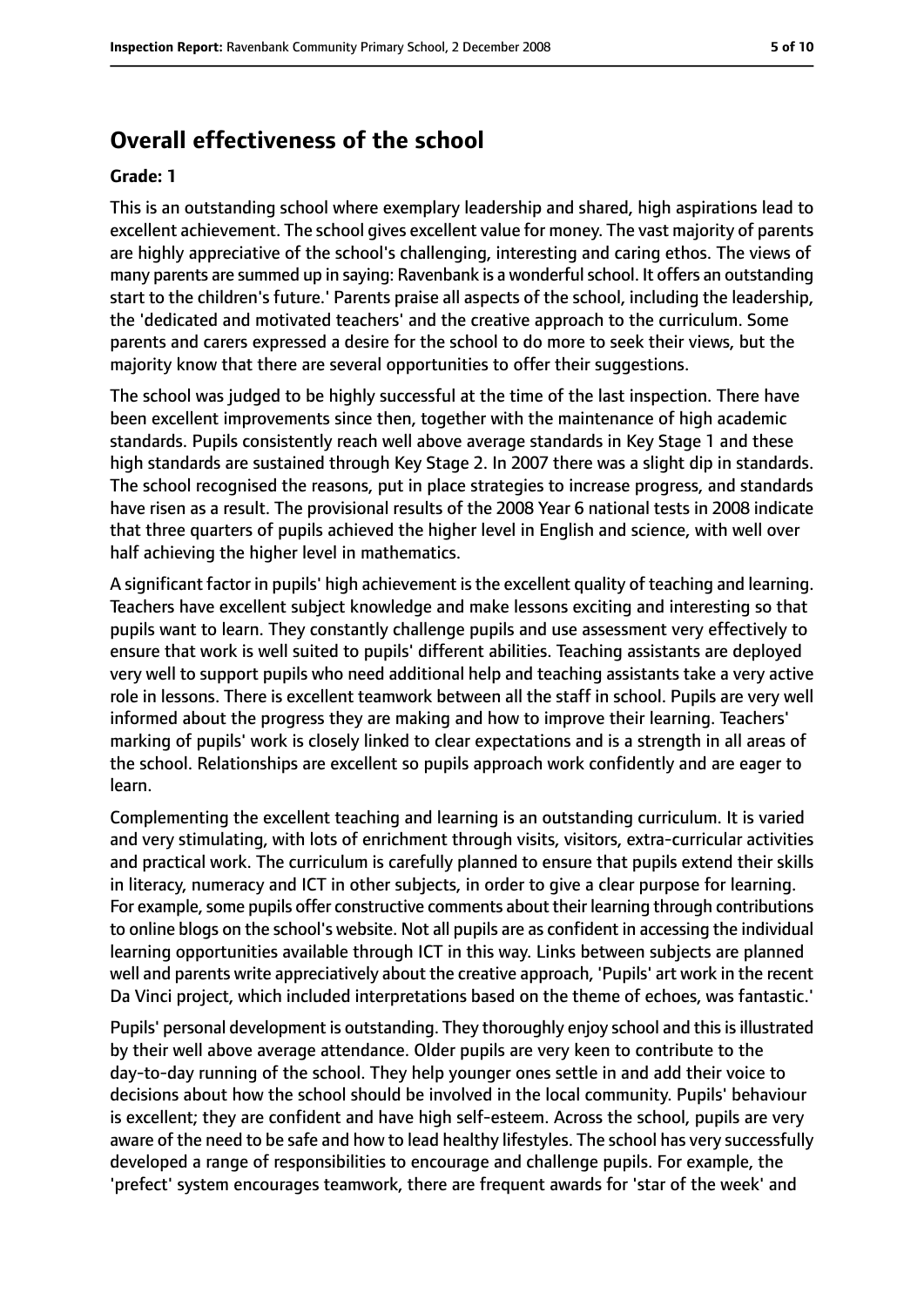there is a regular weekly assembly to celebrate pupils' achievements. Pupils' spiritual, moral, social and cultural development is outstanding. They learn about other faiths and cultures and develop an excellent understanding of them, for example, as evidenced by their current themed work about Africa. They are very well prepared for their future economic well-being and they contribute strongly to the school and the local community.

Care, guidance and support are excellent and make a significant contribution to pupils' personal development and achievement. There are very close links with parents, many of whom are involved as regular helpers in school. Communication between home and school is very good. Support for pupils with learning difficulties and/or disabilities is excellent and procedures for safeguarding children are robust. The school makes very effective use of its comprehensive systems for tracking and assessing progress to ensure that pupils achieve as well as they can.

Outstanding outcomes for pupils and excellent provision are the result of high quality leadership and management. The headteacher believes passionately in inclusion and implicitly in promoting, developing and maintaining core strengths in the school. The school is very much at the heart of the local community and has excellent links with other local schools and a partner school in South Africa. The headteacher is very well supported by the members of the leadership team, who have been instrumental in many positive changes. Leadership is actively encouraged at all levels so that all staff form a dynamic team, which is fully committed to raising standards and to improving provision. Governance is outstanding. Governors are at the heart of all that the school does and provide a considerable amount of expertise and support. The school is never complacent and everyone involved is constantly trying to find ways to improve. Clearly, the school has an excellent capacity to improve.

### **Effectiveness of the Early Years Foundation Stage**

### **Grade: 1**

Children enter Reception from a wide range of pre-school settings with skills that are broadly typical for their age. A combination of a caring, inspirational learning environment and outstanding teaching enables children quickly to become confident and articulate learners. They make excellent progress in almost all areas, so that by the time they leave the EYFS their skills are above those expected for their age in all areas but their writing. The school has identified this as an area for improvement and children's writing skills are now improving. Children are polite, cooperative and well behaved. They feel safe and secure, and confident that their opinion is valued. This is evident in their contribution to teachers' planning. The curriculum is extremely rich and exciting. This results in children's keen interest and a strong desire to learn. Children are well cared for and, as a result, they show care and respect for others. Leadership and management are outstanding. Since the last inspection leaders and managers have developed a strong team and who have continually improved provision. Notably there is now a high quality and very effectively used outdoor area. .

### **What the school should do to improve further**

■ Enable all pupils to use ICT more effectively to carry out individual research.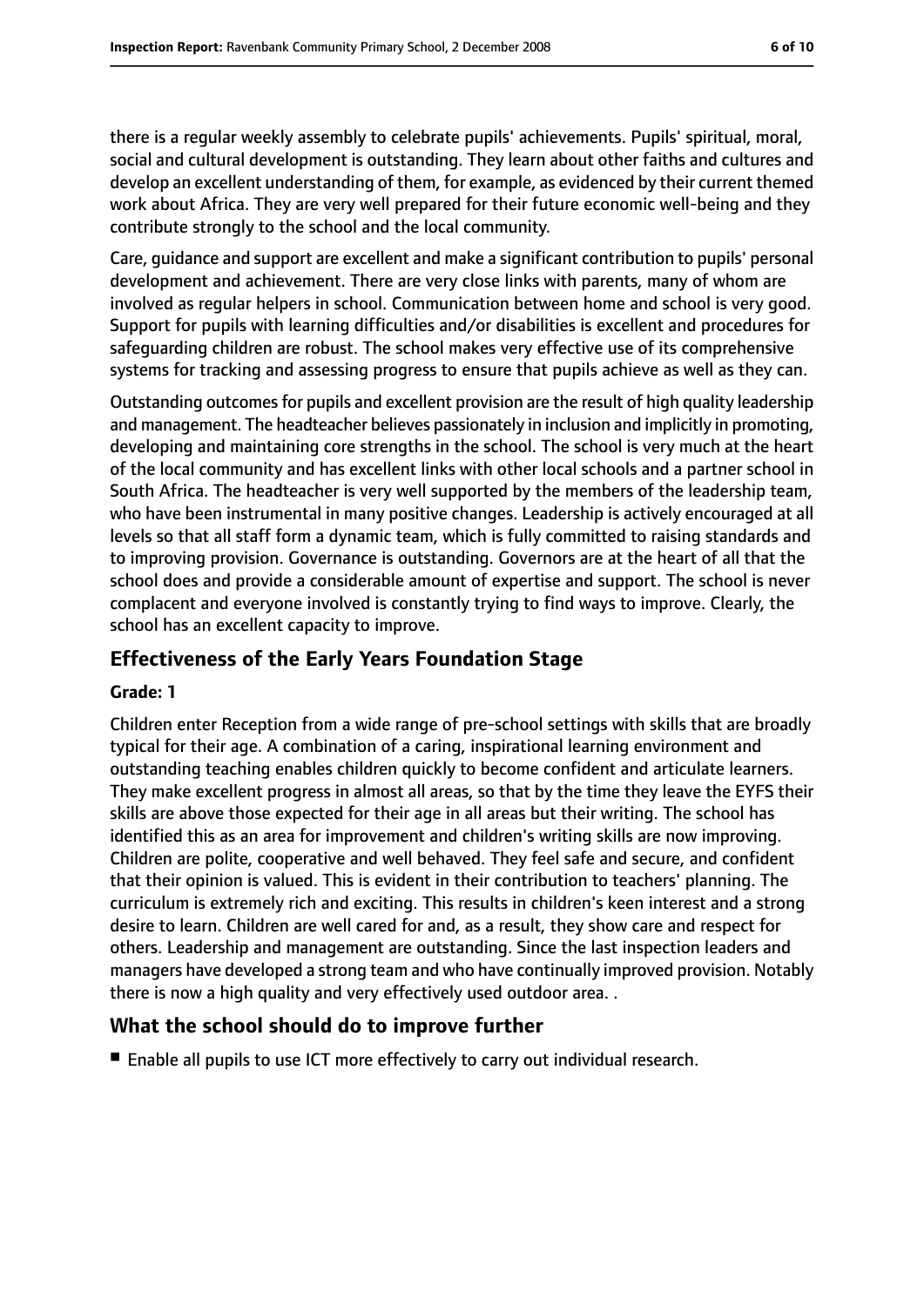**Any complaints about the inspection or the report should be made following the procedures set out in the guidance 'Complaints about school inspection', which is available from Ofsted's website: www.ofsted.gov.uk.**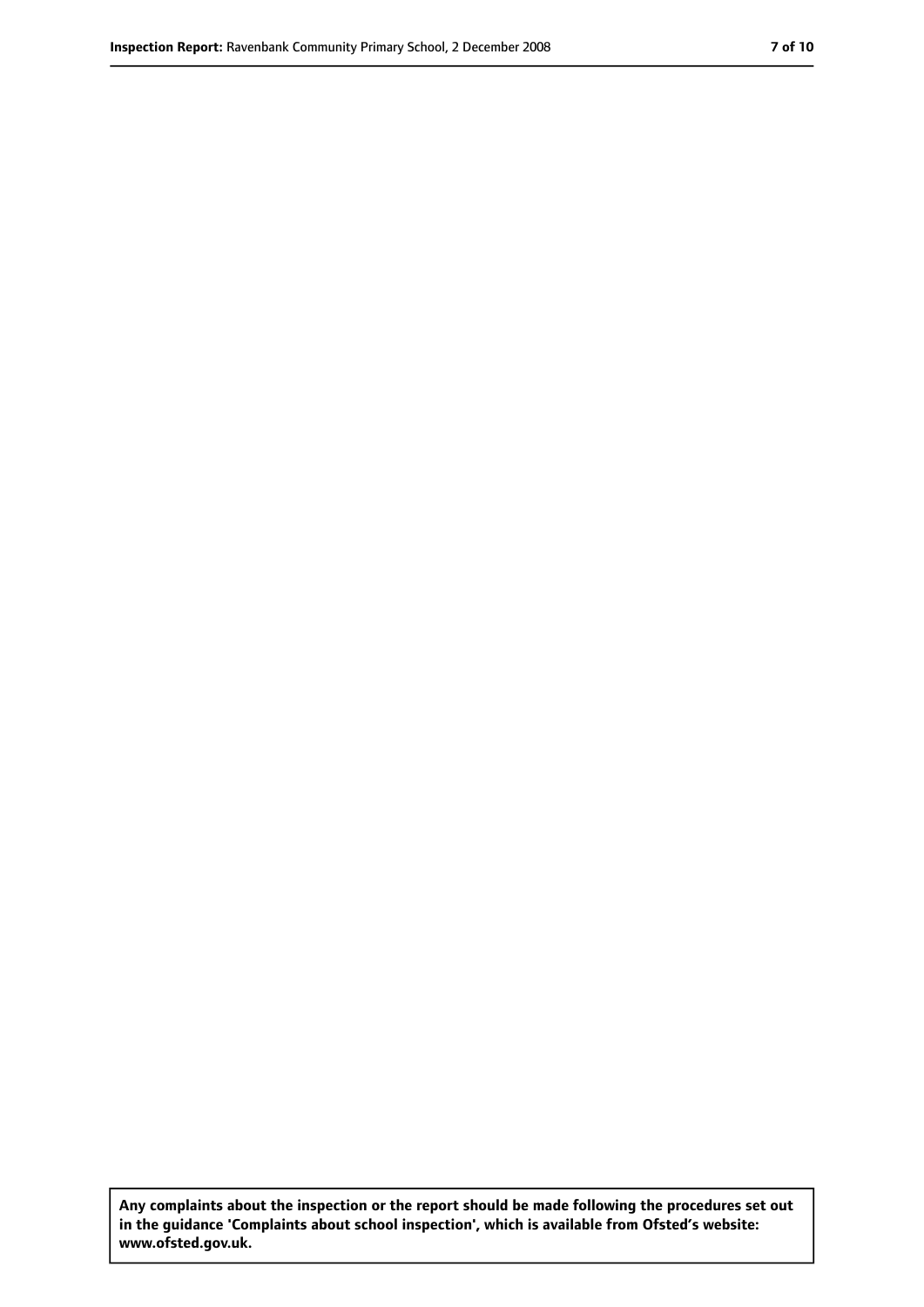# **Inspection judgements**

| Key to judgements: grade 1 is outstanding, grade 2 good, grade 3 satisfactory, and | <b>School</b> |
|------------------------------------------------------------------------------------|---------------|
| arade 4 inadequate                                                                 | Overall       |

### **Overall effectiveness**

| How effective, efficient and inclusive is the provision of<br>education, integrated care and any extended services in meeting the<br>needs of learners? |     |
|---------------------------------------------------------------------------------------------------------------------------------------------------------|-----|
| Effective steps have been taken to promote improvement since the last<br>inspection                                                                     | Yes |
| How well does the school work in partnership with others to promote learners'<br>well being?                                                            |     |
| The capacity to make any necessary improvements                                                                                                         |     |

### **Effectiveness of the Early Years Foundation Stage**

| How effective is the provision in meeting the needs of children in the<br>EYFS?              |  |
|----------------------------------------------------------------------------------------------|--|
| How well do children in the EYFS achieve?                                                    |  |
| How good are the overall personal development and well-being of the children<br>in the EYFS? |  |
| How effectively are children in the EYFS helped to learn and develop?                        |  |
| How effectively is the welfare of children in the EYFS promoted?                             |  |
| How effectively is provision in the EYFS led and managed?                                    |  |

### **Achievement and standards**

| How well do learners achieve?                                                  |  |
|--------------------------------------------------------------------------------|--|
| The standards <sup>1</sup> reached by learners                                 |  |
| How well learners make progress, taking account of any significant variations  |  |
| between groups of learners                                                     |  |
| How well learners with learning difficulties and/or disabilities make progress |  |

### **Annex A**

<sup>&</sup>lt;sup>1</sup>Grade 1 - Exceptionally and consistently high; Grade 2 - Generally above average with none significantly below average; Grade 3 - Broadly average to below average; Grade 4 - Exceptionally low.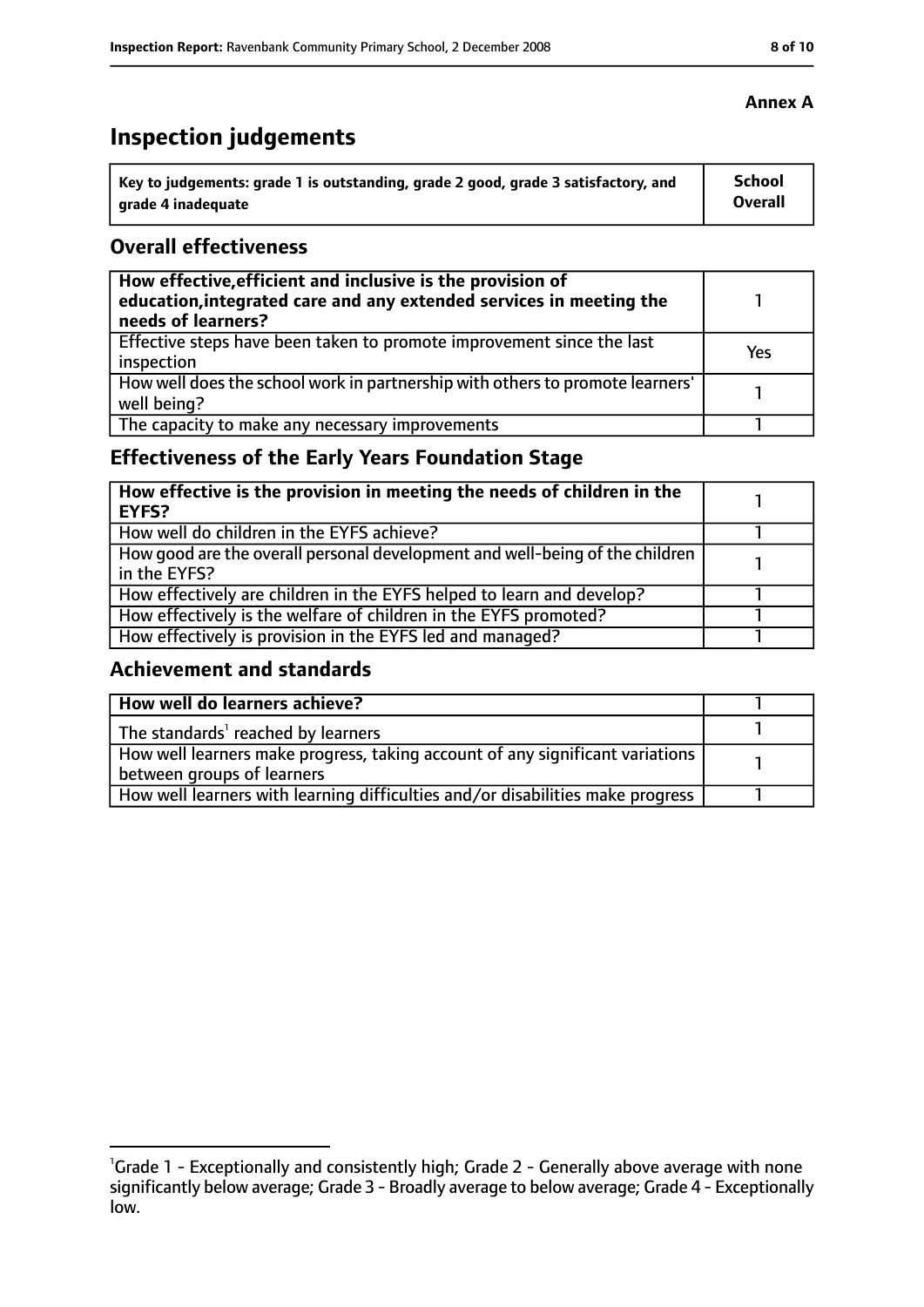### **Personal development and well-being**

| How good are the overall personal development and well-being of the<br>learners?                                 |  |
|------------------------------------------------------------------------------------------------------------------|--|
| The extent of learners' spiritual, moral, social and cultural development                                        |  |
| The extent to which learners adopt healthy lifestyles                                                            |  |
| The extent to which learners adopt safe practices                                                                |  |
| The extent to which learners enjoy their education                                                               |  |
| The attendance of learners                                                                                       |  |
| The behaviour of learners                                                                                        |  |
| The extent to which learners make a positive contribution to the community                                       |  |
| How well learners develop workplace and other skills that will contribute to<br>their future economic well-being |  |

# **The quality of provision**

| How effective are teaching and learning in meeting the full range of<br>learners' needs?              |  |
|-------------------------------------------------------------------------------------------------------|--|
| How well do the curriculum and other activities meet the range of needs and<br>interests of learners? |  |
| How well are learners cared for, quided and supported?                                                |  |

### **Leadership and management**

| How effective are leadership and management in raising achievement<br>and supporting all learners?                                              |            |
|-------------------------------------------------------------------------------------------------------------------------------------------------|------------|
| How effectively leaders and managers at all levels set clear direction leading<br>to improvement and promote high quality of care and education |            |
| How effectively leaders and managers use challenging targets to raise standards                                                                 |            |
| The effectiveness of the school's self-evaluation                                                                                               |            |
| How well equality of opportunity is promoted and discrimination eliminated                                                                      |            |
| How well does the school contribute to community cohesion?                                                                                      |            |
| How effectively and efficiently resources, including staff, are deployed to<br>achieve value for money                                          |            |
| The extent to which governors and other supervisory boards discharge their<br>responsibilities                                                  |            |
| Do procedures for safequarding learners meet current government<br>requirements?                                                                | <b>Yes</b> |
| Does this school require special measures?                                                                                                      | No         |
| Does this school require a notice to improve?                                                                                                   | No         |